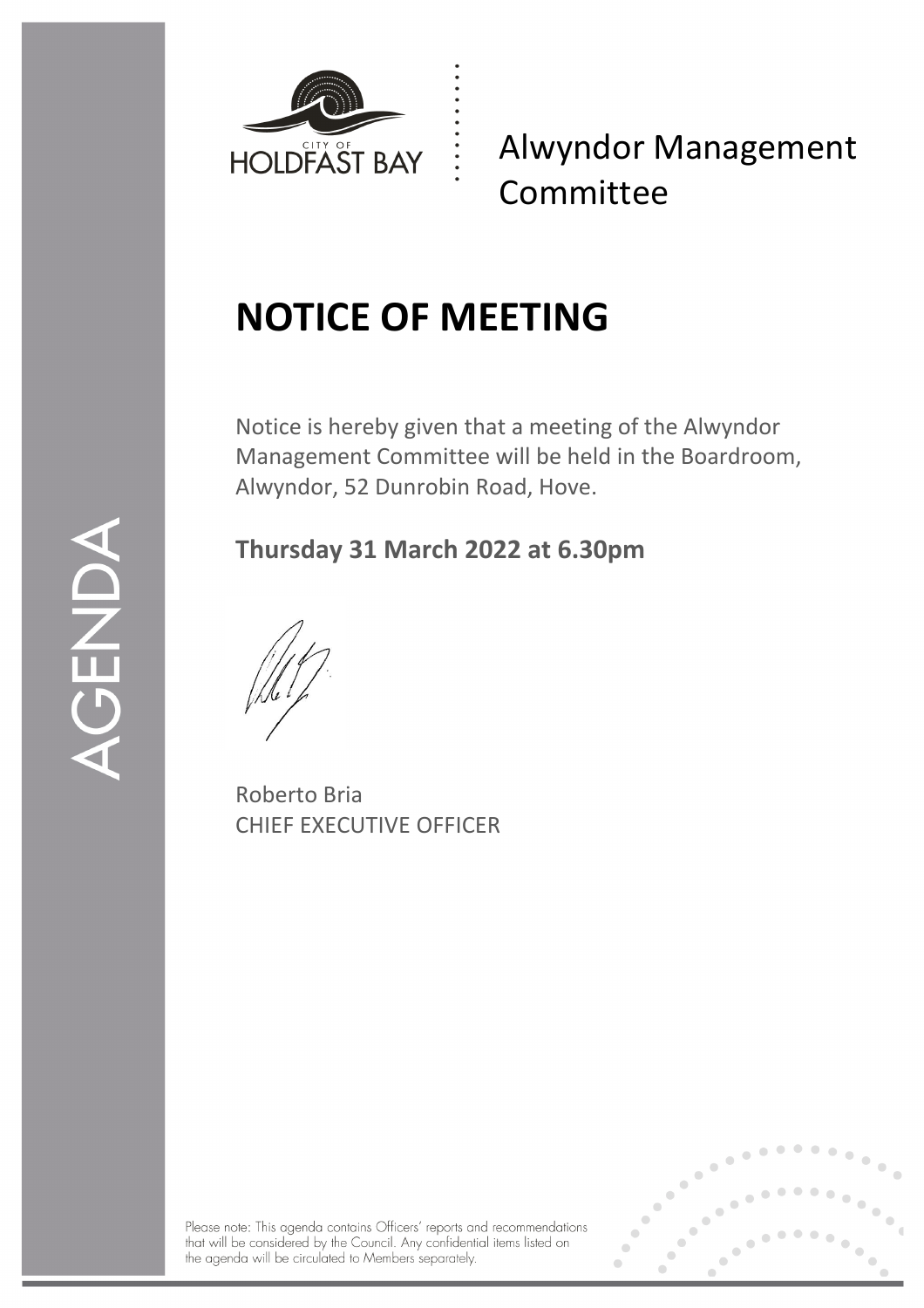# **Alwyndor Management Committee Agenda**

# **1. OPENING**

The Chairperson, Mr K Cheater will declare the meeting open at 6.30 pm.

### **2. KAURNA ACKNOWLEDGEMENT**

*We acknowledge Kaurna people as the traditional owners and custodians of this land.* 

We respect their spiritual relationship with country that has developed over *thousands of years, and the cultural heritage and beliefs that remain important to Kaurna People today.* 

### **3. APOLOGIES**

- 3.1 Apologies received
- 3.2 Absent

### **4. DECLARATION OF INTEREST**

*If a Committee Member has an interest (within the terms of the Local Government Act 1999) in a matter before the Committee, they are asked to disclose the interest to the Committee and provide full and accurate details of the relevant interest. Committee Members are reminded to declare their interest before each item.*

# **5. CONFIRMATION OF MINUTES**

5.1 Minutes of the Previous Meeting

#### **Motion**

That the Public and Confidential minutes of the Alwyndor Management Committee held on 24 February 2022 be taken as read and confirmed.

# **6. REVIEW OF ACTION ITEMS**

- 6.1 Action Items
- 6.2 Annual Work Plan 2022

# **7. REPORTS/ITEMS OF BUSINESS**

7.1 General Manager's Report (Report No: 09/22)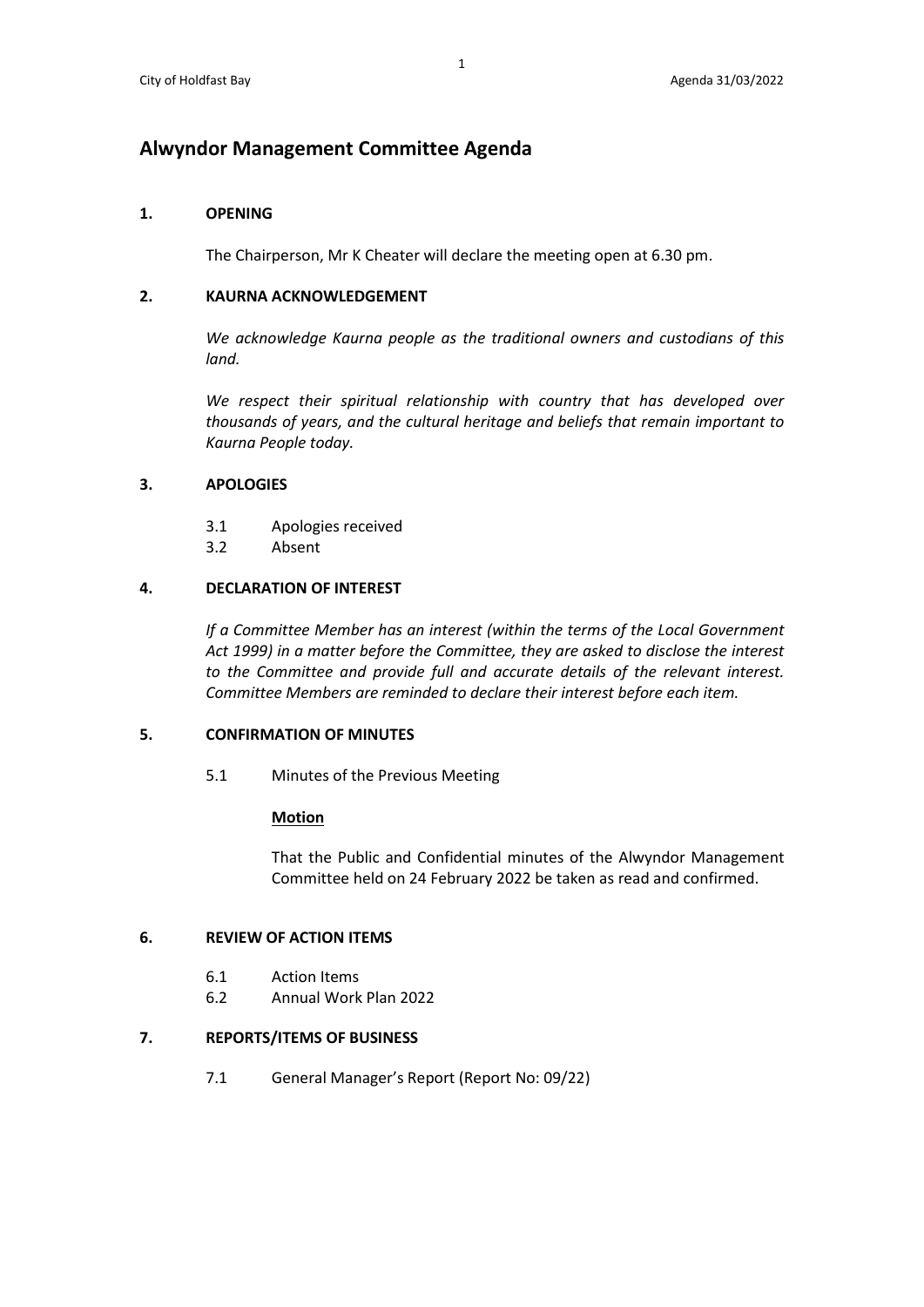**.** 

#### **8. CONFIDENTIAL**

8.1 General Manager's Report – Confidential (Report No: 10/22)

*Pursuant to Section 87(10) of the Local Government Act 1999 the Report attached to this agenda and the accompanying documentation is delivered to the Alwyndor Management Committee Members upon the basis that the Alwyndor Management Committee consider the Report and the documents in confidence under Part 3 of the Act, specifically on the basis that Alwyndor Management Committee will receive, discuss or consider:*

- **d. commercial information of a confidential nature (not being a trade secret) the disclosure of which could reasonably be expected to prejudice the commercial position of the person who supplied the information, or to confer a commercial advantage on a third party; and would, on balance, be contrary to the public interest.**
- 8.2 Alwyndor Draft Budget 2022/23 (Report No: 11/22)

*Pursuant to Section 87(10) of the Local Government Act 1999 the Report attached to this agenda and the accompanying documentation is delivered to the Alwyndor Management Committee Members upon the basis that the Alwyndor Management Committee consider the Report and the documents in confidence under Part 3 of the Act, specifically on the basis that Alwyndor Management Committee will receive, discuss or consider:*

- **d. commercial information of a confidential nature (not being a trade secret) the disclosure of which could reasonably be expected to prejudice the commercial position of the person who supplied the information, or to confer a commercial advantage on a third party; and would, on balance, be contrary to the public interest.**
- 8.3 Presentation Australian National Aged Care Classification *(Presented by Ms Kathleen Hayward and Mr Matthew Bincatt, AN-ACC Advisors, Provider Assist)*

Recommendation – Exclusion of the Public-Section 90(3):

- **1. That pursuant to Section 90(2) of the Local Government Act 1999 Alwyndor Management Committee hereby orders that the public be excluded from attendance at this meeting with the exception of the General Manager and Staff in attendance at the meeting in order to consider Report No 10/22 in confidence.**
- **2. Pursuant to Section 90(3) of the Local Government Act 1999 Alwyndor Management Committee is satisfied that it is necessary that the public be excluded to consider the information contained in the presentation by Provider Assist regarding Australian National Aged Care Classifications (AN-ACC) on the following grounds:**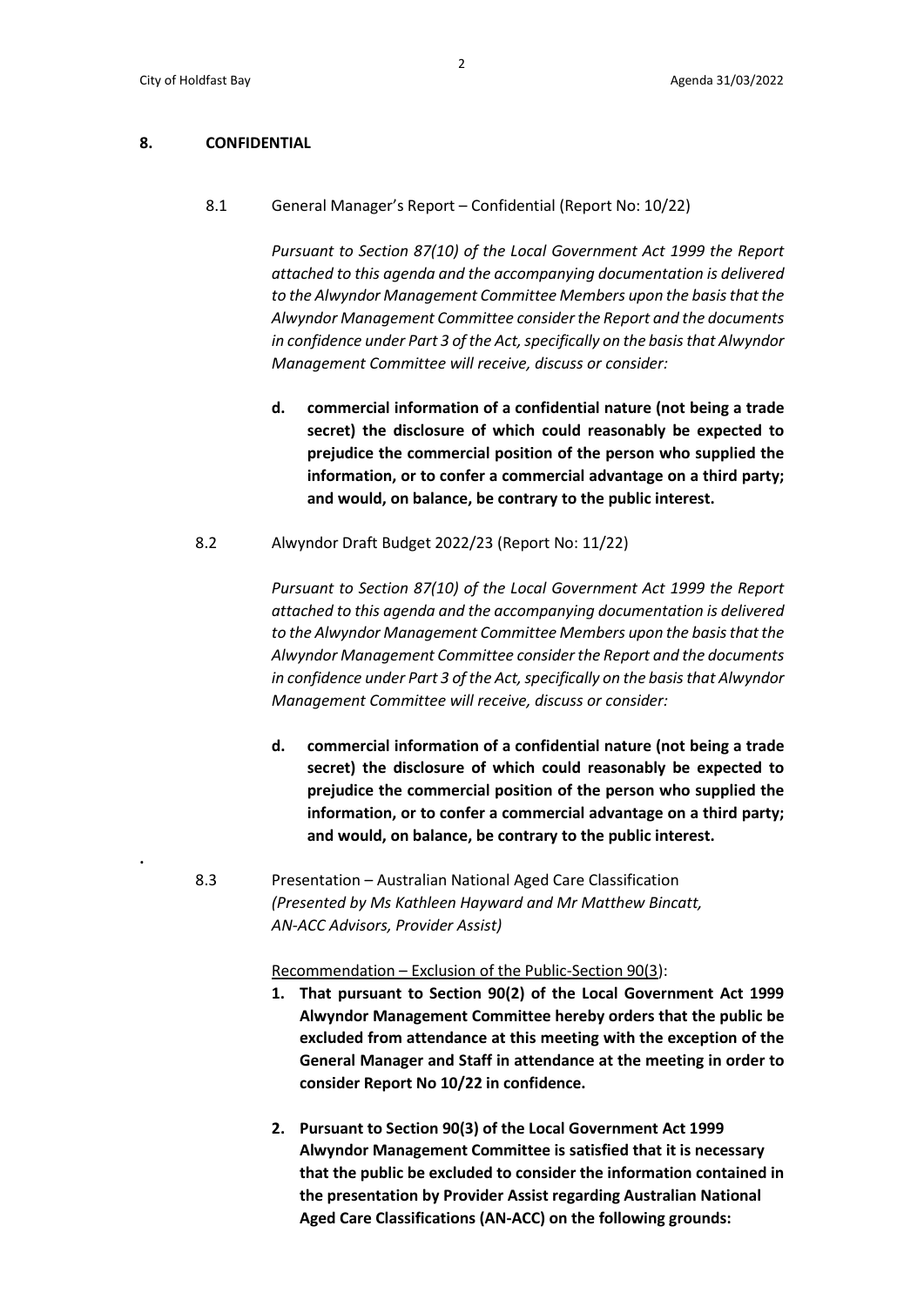**d. pursuant to section 90(3)(d) of the Act, the information to be received, discussed or considered in relation to this Agenda Item is commercial information of a confidential nature (not being a trade secret) the disclosure of which could reasonably be expected to confer a commercial advantage on a third party.**

> **In addition, the disclosure of this information would, on balance, be contrary to the public interest. The public interest in public access to the meeting has been balanced against the public interest in the continued non-disclosure of the information. The benefit to the public at large resulting from withholding the information outweighs the benefit to it of disclosure of the information.**

# **9. URGENT BUSINESS – Subject to the Leave of the Meeting**

#### **10. DATE AND TIME OF NEXT MEETING**

The next meeting of the Alwyndor Management Committee will be held on Thursday 28 April 2022 in the Hub, Alwyndor Aged Care, 52 Dunrobin Road, Hove or via audiovisual telecommunications.

#### **11. CLOSURE**

**ROBERTO BRIA CHIEF EXECUTIVE OFFICER**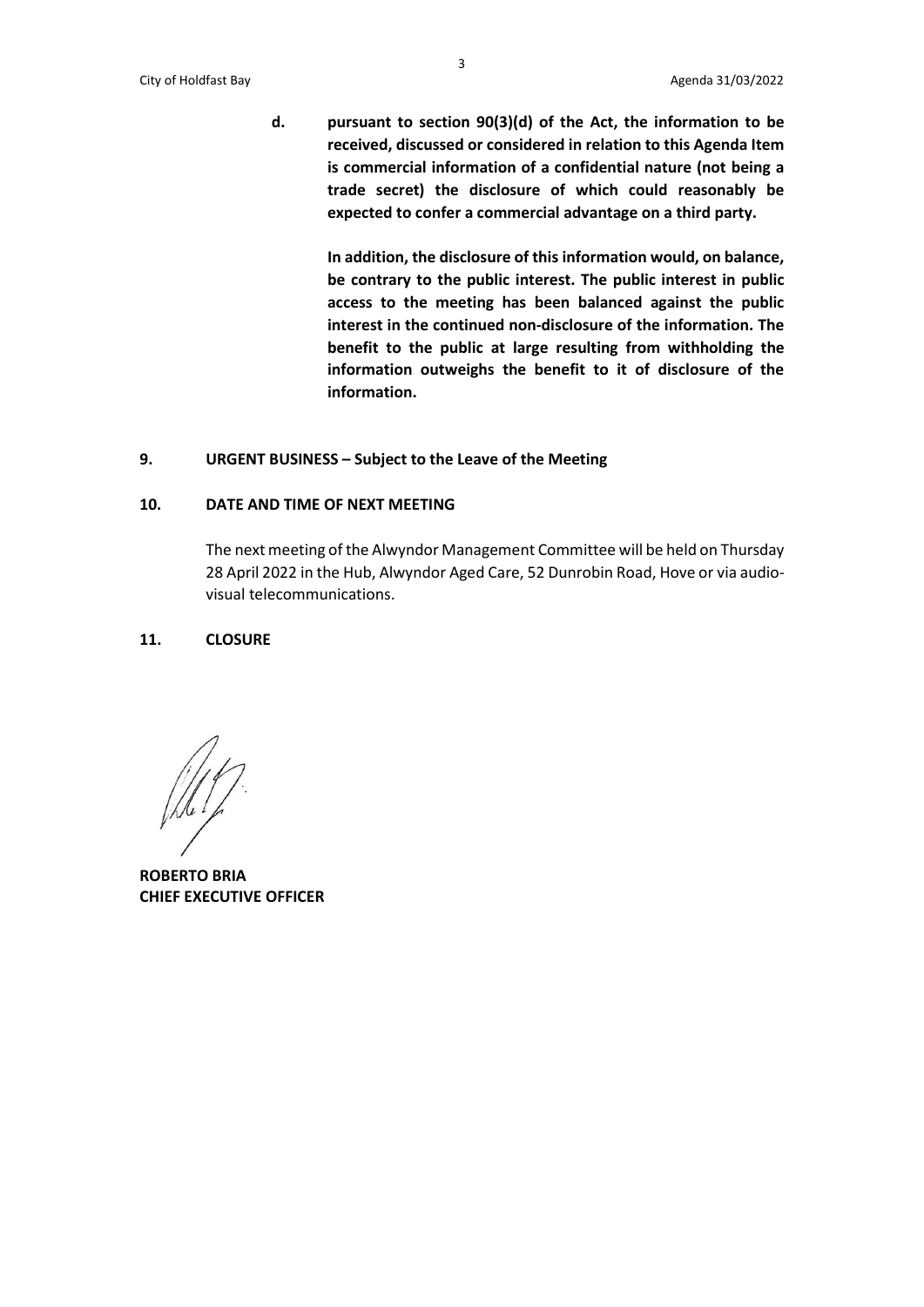# **AMC ACTION ITEMS**

| <b>Action</b> | <b>Meeting</b> | <b>Agenda Item</b>                        | <b>Action Required</b>                                        | <b>Responsibility</b> | <b>Due Date</b> | <b>Current Status</b> |
|---------------|----------------|-------------------------------------------|---------------------------------------------------------------|-----------------------|-----------------|-----------------------|
| Mo.           |                |                                           |                                                               |                       |                 |                       |
|               |                |                                           | Consideration to be given to an appropriate form of reporting |                       |                 |                       |
|               |                | 24/03/2022 7.1.3 General Manager's report | recruitment needs and outcomes to AMC.                        | IGM                   | $Mav-22$        |                       |
|               |                |                                           | Out of session update on Employee Survey to be provided to    |                       |                 |                       |
|               |                | 24/03/2022 7.1.5 General Manager's report | AMC re participation rate and trending.                       | <b>GM</b>             | Apr-22          |                       |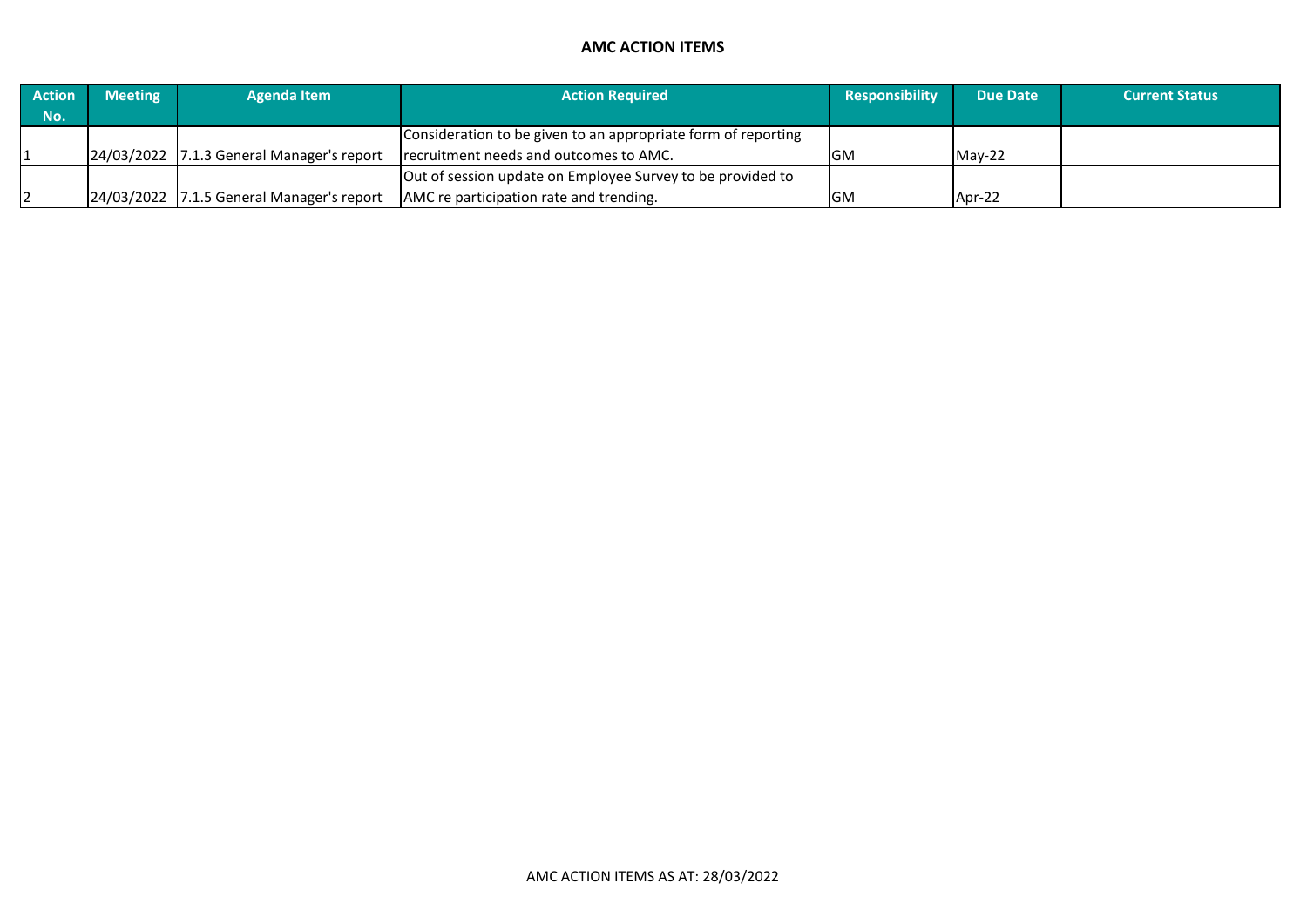

# **Alwyndor Management Committee**

**Annual Work Plan July 2022**

|                                                                                                                                                                                                                                                           | Jan                  | Feb          | March-<br><b>Budget</b> | <b>April</b> | May                       | June             | July                      | Aug - Nil | Sep              | $\overline{Oct}$ | <b>Nov</b>                | Dec - Nil |
|-----------------------------------------------------------------------------------------------------------------------------------------------------------------------------------------------------------------------------------------------------------|----------------------|--------------|-------------------------|--------------|---------------------------|------------------|---------------------------|-----------|------------------|------------------|---------------------------|-----------|
| <b>Strategic Plan update</b><br>Against measures, outcomes achieved, progress on<br>actions, any issues, industry developments, or risks<br>including mitigation actions.                                                                                 | $\checkmark$         |              |                         |              |                           |                  |                           |           |                  |                  |                           |           |
| <b>Customer Experience</b><br>Theme:                                                                                                                                                                                                                      |                      |              |                         |              |                           |                  |                           |           | $\boldsymbol{X}$ |                  |                           |           |
| Digital and Tech<br>Enabler:                                                                                                                                                                                                                              |                      |              |                         |              | X                         |                  |                           |           | X                |                  |                           |           |
| Theme:<br>Growth                                                                                                                                                                                                                                          |                      |              |                         |              | $\boldsymbol{\mathsf{X}}$ |                  |                           |           |                  |                  |                           |           |
| <b>Marketing &amp; Communications</b><br>Enabler:                                                                                                                                                                                                         |                      |              |                         |              | $\boldsymbol{\mathsf{X}}$ |                  |                           |           |                  |                  |                           |           |
| Sustainability<br>Theme:                                                                                                                                                                                                                                  |                      |              |                         |              |                           |                  |                           |           |                  |                  | $\boldsymbol{\mathsf{X}}$ |           |
| Finance<br>Enabler:                                                                                                                                                                                                                                       |                      |              |                         |              |                           |                  |                           |           |                  |                  | $\mathbf{X}$              |           |
| Theme:<br><b>Connecting Communities</b>                                                                                                                                                                                                                   | $\checkmark$         |              |                         |              |                           |                  |                           |           |                  |                  |                           |           |
| Enabler: Partners                                                                                                                                                                                                                                         | $\checkmark$         |              |                         |              |                           |                  |                           |           |                  |                  |                           |           |
| Enabler: People and Culture                                                                                                                                                                                                                               | $\checkmark$         |              |                         |              |                           |                  |                           |           |                  |                  |                           |           |
|                                                                                                                                                                                                                                                           |                      |              |                         |              |                           |                  |                           |           |                  |                  |                           |           |
| Summary Review of Strategic Plan actions for the year<br>and draft for following year.                                                                                                                                                                    |                      |              | X                       |              |                           |                  |                           |           |                  |                  |                           |           |
| <b>General Manager report</b>                                                                                                                                                                                                                             |                      |              |                         |              |                           |                  |                           |           |                  |                  |                           |           |
| relevant issues, strategic matters, environmental<br>scanning, risks etc.                                                                                                                                                                                 | $\checkmark$         | $\checkmark$ | X                       | X            | X                         | X                | $\boldsymbol{\mathsf{X}}$ |           | X                | X                | X                         |           |
| <b>Quarterly Performance Report</b>                                                                                                                                                                                                                       | $\checkmark$<br>(Q2) |              |                         | X<br>(Q3)    |                           |                  | $\boldsymbol{X}$<br>(Q4)  |           |                  | X<br>(Q1)        |                           |           |
| <b>External Presenter</b>                                                                                                                                                                                                                                 | $\checkmark$         |              |                         |              |                           | $\boldsymbol{X}$ |                           |           |                  |                  |                           |           |
| <b>Risk</b>                                                                                                                                                                                                                                               |                      |              |                         |              |                           |                  |                           |           |                  |                  |                           |           |
| Review Risk Appetite Statement, policy & framework.<br>Approach to identify and manage risks, capacity &<br>capability of Quality & Risk team, review CoHB<br>internal audit plan which includes Alwyndor.                                                |                      |              |                         |              |                           | X                |                           |           |                  |                  |                           |           |
| Risk 1: Failure to meet requirements of Aged Care Act<br>and Quality Standards.<br>- To include Aged Care Quality Standards & Aged<br>Care Act, review approach to ensure compliance,<br>current measures of performance, work of Quality &<br>Risk team) |                      |              |                         |              |                           |                  |                           |           |                  |                  | X                         |           |
| Risk 2: Failure to understand, respond to and deliver<br>customer expectations<br>To include CX development, rollout and associated<br>measures, feedback reports etc)                                                                                    |                      |              |                         |              |                           |                  |                           |           | $\boldsymbol{X}$ |                  |                           |           |

|  | Complete with no further action required                                |
|--|-------------------------------------------------------------------------|
|  | he completed. Refer to item for date of completion and comm<br>. Yet to |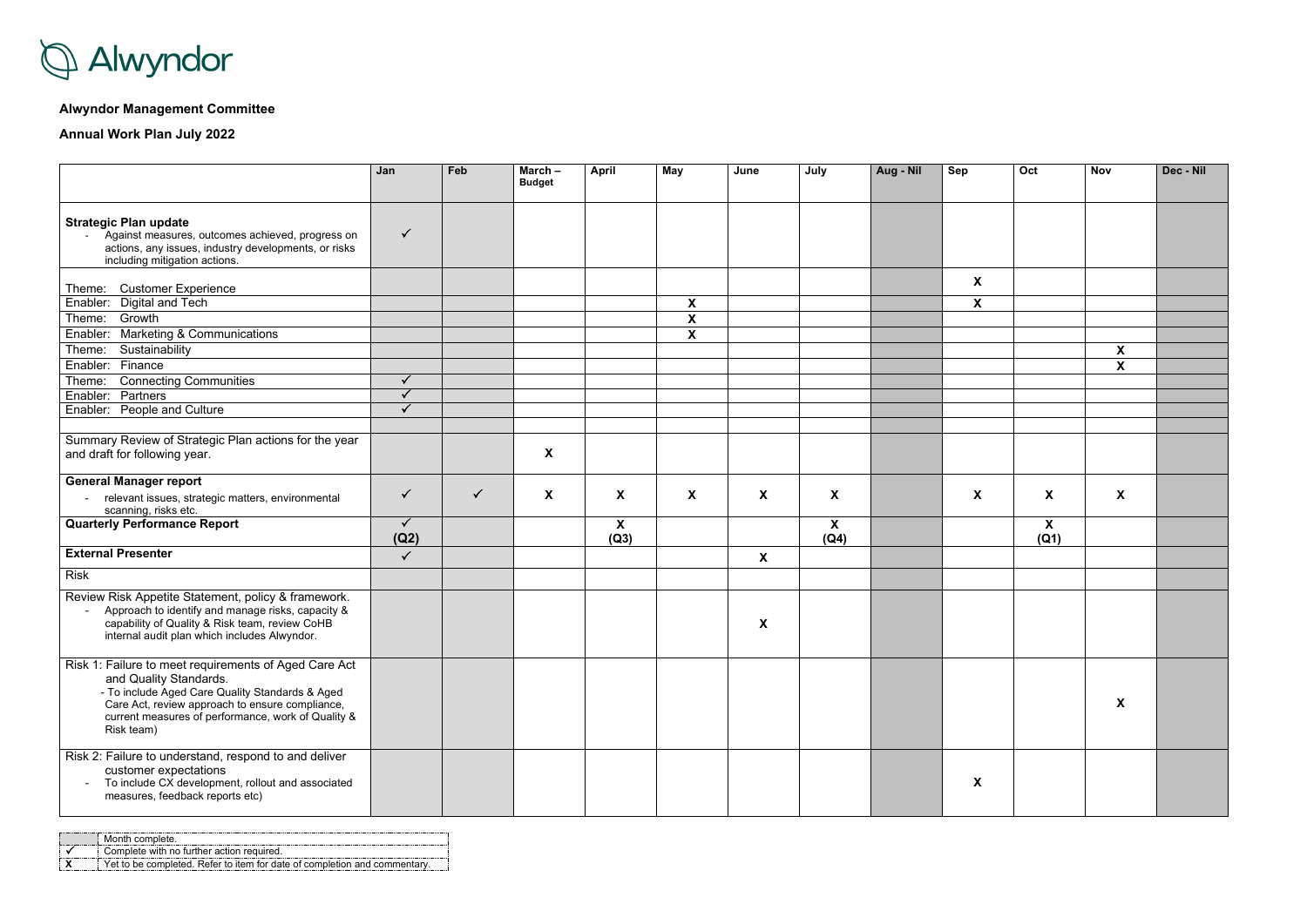| onth complete.                                                        |
|-----------------------------------------------------------------------|
| Complete with no further action required.                             |
| Yet to be completed. Refer to item for date of completion and comment |



|                                                                                                                                                                                                                          | Jan          | Feb                  | March $-$<br><b>Budget</b> | <b>April</b>    | May | June               | July      | Aug - Nil | <b>Sep</b> | Oct       | <b>Nov</b> | Dec - Nil |
|--------------------------------------------------------------------------------------------------------------------------------------------------------------------------------------------------------------------------|--------------|----------------------|----------------------------|-----------------|-----|--------------------|-----------|-----------|------------|-----------|------------|-----------|
| Risk 3: Major loss of building or disruption to essential<br>services<br>To include BCP, Disaster Recovery, Emergency<br>Management etc                                                                                  |              |                      |                            |                 |     |                    |           |           | X          |           |            |           |
| Risk 4: Inability to operate with long term financial<br>sustainability.                                                                                                                                                 |              |                      |                            |                 |     |                    |           |           |            |           | X          |           |
| Risk 5: Failure to protect the safety and wellbeing of<br>employees, contractors, volunteers and visitors<br>Work Health and Safety                                                                                      |              |                      |                            |                 |     |                    |           |           |            |           |            |           |
| Risk 6: Failure to protect the safety and wellbeing of<br>residents/clients).                                                                                                                                            | $\checkmark$ |                      |                            |                 |     |                    |           |           |            |           |            |           |
| Risk 7: Failure of information security to prevent<br>disruption to services, loss of data, access to<br>sensitive information or theft of assets                                                                        |              |                      |                            |                 |     |                    |           |           | X          |           |            |           |
| Risk 8: Inability to attract and retain sufficiently skilled<br>and experienced employees and volunteers to<br>meet expected levels of service.                                                                          | $\checkmark$ |                      |                            |                 |     |                    |           |           |            |           |            |           |
| <b>Quality and Assurance Report</b>                                                                                                                                                                                      | $\checkmark$ |                      |                            |                 |     |                    | X         |           |            |           |            |           |
| Finance, budget & planning                                                                                                                                                                                               |              |                      |                            |                 |     |                    |           |           |            |           |            |           |
| Review and approval of audited Annual Financial<br><b>Statements including Audit Report</b><br>Attendance by External Auditor.                                                                                           |              |                      |                            |                 |     | $\pmb{\mathsf{X}}$ |           |           |            |           |            |           |
| Update on end of financial year reporting process<br>including key risks and assumptions for end of year<br>accounts<br>Incorporating review of EOFY plan, external audit<br>plan and attendance by an external auditor. |              |                      |                            |                 | X   |                    |           |           |            |           |            |           |
| Finance reports (quarterly) including Investment<br>noting opportunity for adjustments via Quarterly<br>budget reviews & KPI report consistent with CoHB.                                                                |              | $\checkmark$<br>(Q2) |                            | X<br>(Q3)       |     |                    | X<br>(Q4) |           |            | X<br>(Q1) |            |           |
| Budget: Review of draft operational and capital budget<br>and update of LTFP<br>To include as, environmental scanning and other<br>considerations including alignment with LTFP.                                         |              |                      | X                          | X<br>(APPROVAL) |     |                    |           |           |            |           |            |           |
| Annual Review of Investments (inc Policy & Strategy)<br>with Ord Minnette                                                                                                                                                |              |                      |                            |                 |     |                    |           |           |            |           | X          |           |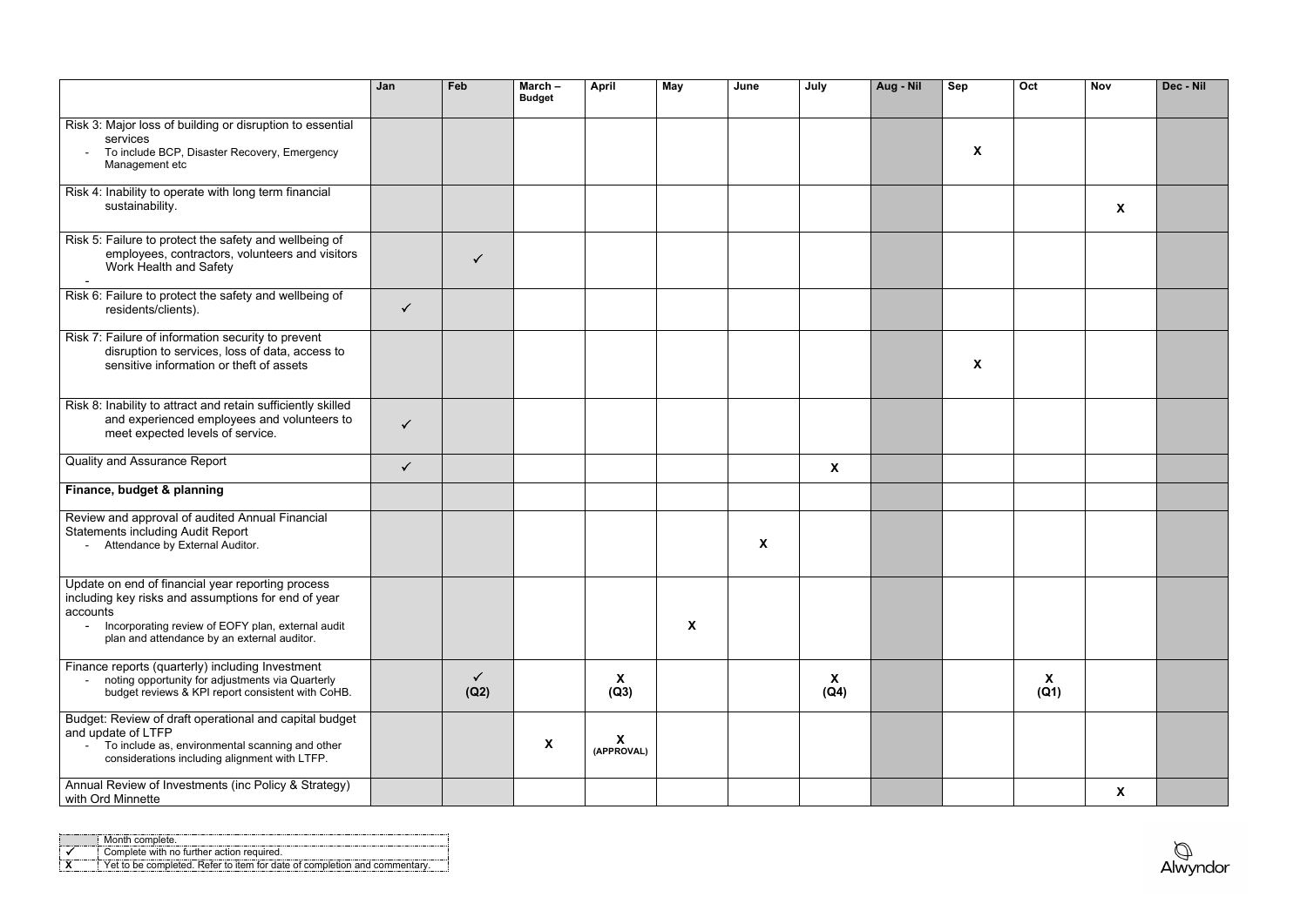|  | nth ∩nmn                                                                 |
|--|--------------------------------------------------------------------------|
|  | Complete with no further action required                                 |
|  | Yet to be completed. Refer to item for date of completion and commentary |



|                                                                             | Jan | Feb | March $-$<br><b>Budget</b> | <b>April</b> | <b>May</b> | June | July | Aug - Nil | <b>Sep</b> | Oct                       | <b>Nov</b>                | Dec - Nil |
|-----------------------------------------------------------------------------|-----|-----|----------------------------|--------------|------------|------|------|-----------|------------|---------------------------|---------------------------|-----------|
| Performance KPI's and targets - annual review                               |     |     | $\boldsymbol{\mathsf{X}}$  | X            |            |      |      |           |            |                           |                           |           |
| Review of Strategic Plan (including actions for the year)                   |     |     | $\boldsymbol{\mathsf{X}}$  |              |            |      |      |           |            |                           |                           |           |
| Governance                                                                  |     |     |                            |              |            |      |      |           |            |                           |                           |           |
| Review of AMC Performance                                                   |     |     |                            |              |            |      |      |           |            | $\boldsymbol{\mathsf{X}}$ |                           |           |
| Confirm AMC meeting dates for following year and<br><b>Annual Work Plan</b> |     |     |                            |              |            |      |      |           |            |                           | $\boldsymbol{\mathsf{X}}$ |           |
| Review of delegations                                                       |     |     |                            |              |            |      |      |           | X          |                           |                           |           |
| <b>Review Policy Framework</b>                                              |     |     |                            |              |            |      |      |           |            |                           | X                         |           |
| Review of AMC Terms of Reference                                            |     |     |                            |              |            |      |      |           |            |                           | X                         |           |
| Review Annual Prudential Compliance Statement                               |     |     |                            |              |            |      |      |           |            |                           | $\boldsymbol{\mathsf{X}}$ |           |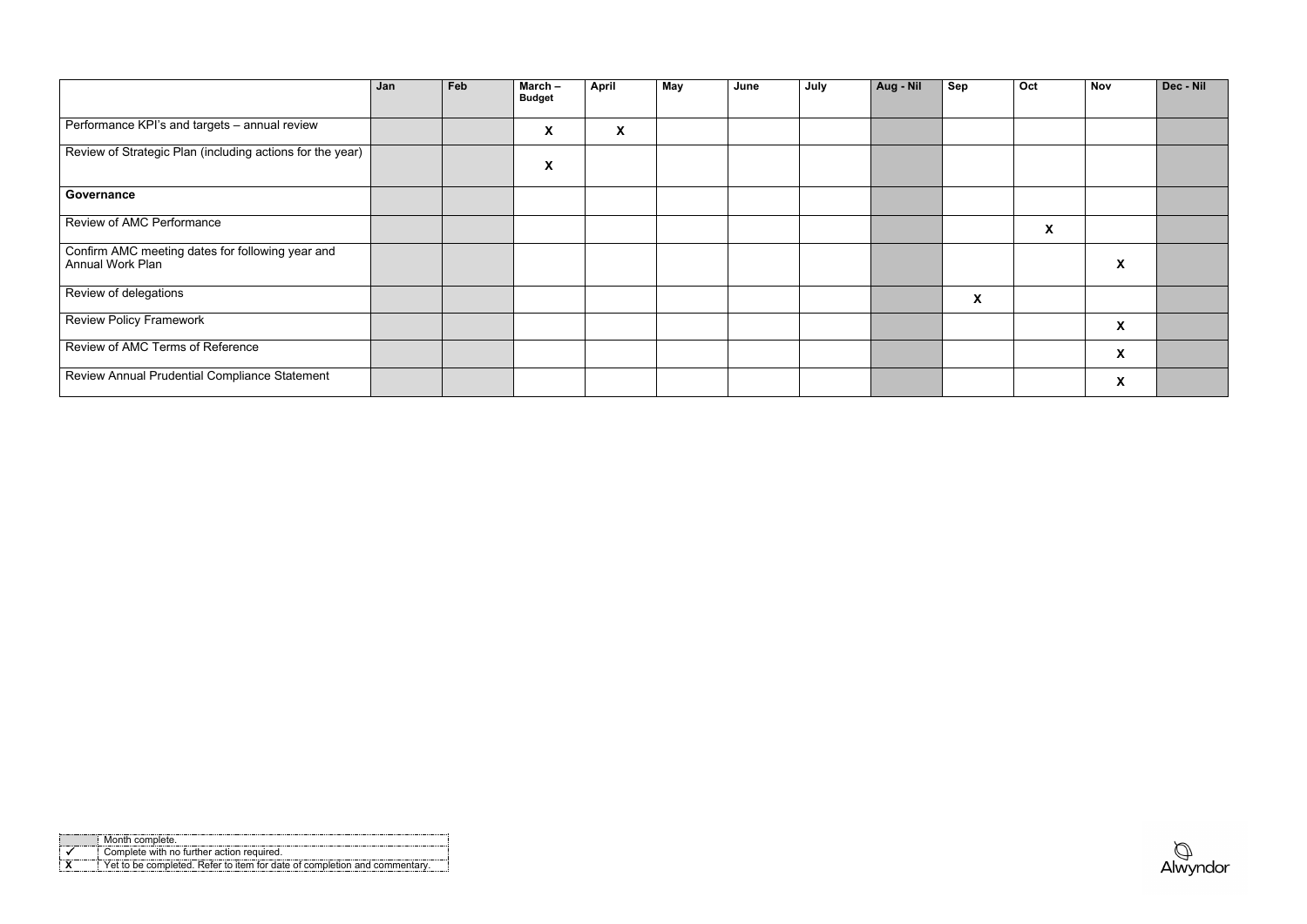| Item No:    | 7.1                                          |
|-------------|----------------------------------------------|
| Subject:    | <b>General Manager Report</b>                |
| Date:       | 31 March 2022                                |
| Written by: | Beth Davidson-Park<br><b>General Manager</b> |

#### **SUMMARY**

This report is to update and inform the Alwyndor Management Committee (AMC) regarding items, initiatives and issues of relevance to Alwyndor business specifically and to the aged care sector more generally.

#### **RECOMMENDATIONS**

**That the Alwyndor Management Committee:**

- **1. Notes the update regarding COVID-19 impacts and responses.**
- **2. Notes the update and progress regarding the Employee Survey.**
- **3. Notes the update regrading Recruitment.**

#### **REPORT**

#### **Environmental scanning**

#### **7.1.1 COVID-19 Update**

AMC continue to be updated on a regular basis regarding our response to COVID-19. Responding to the myriad issues which the virus presents has again been challenging from mid March.

#### *Staffing:*

At the time of preparing this report we have eight (four Community and four Residential) COVID positive staff and 21 close contacts. This equates to around 9% of our employees. The impact varies depending on their role but many of these employees are carers and support workers. We currently have no 'positive' residents but continue to have some who are symptomatic and on 'COVID-watch' with appropriate restrictions

All staff are now required to undertake a rapid antigen test (RAT) every 48 hours (or before a shift if longer than 48 hours).

As previously briefed our rosters in all areas have been strained once again in March.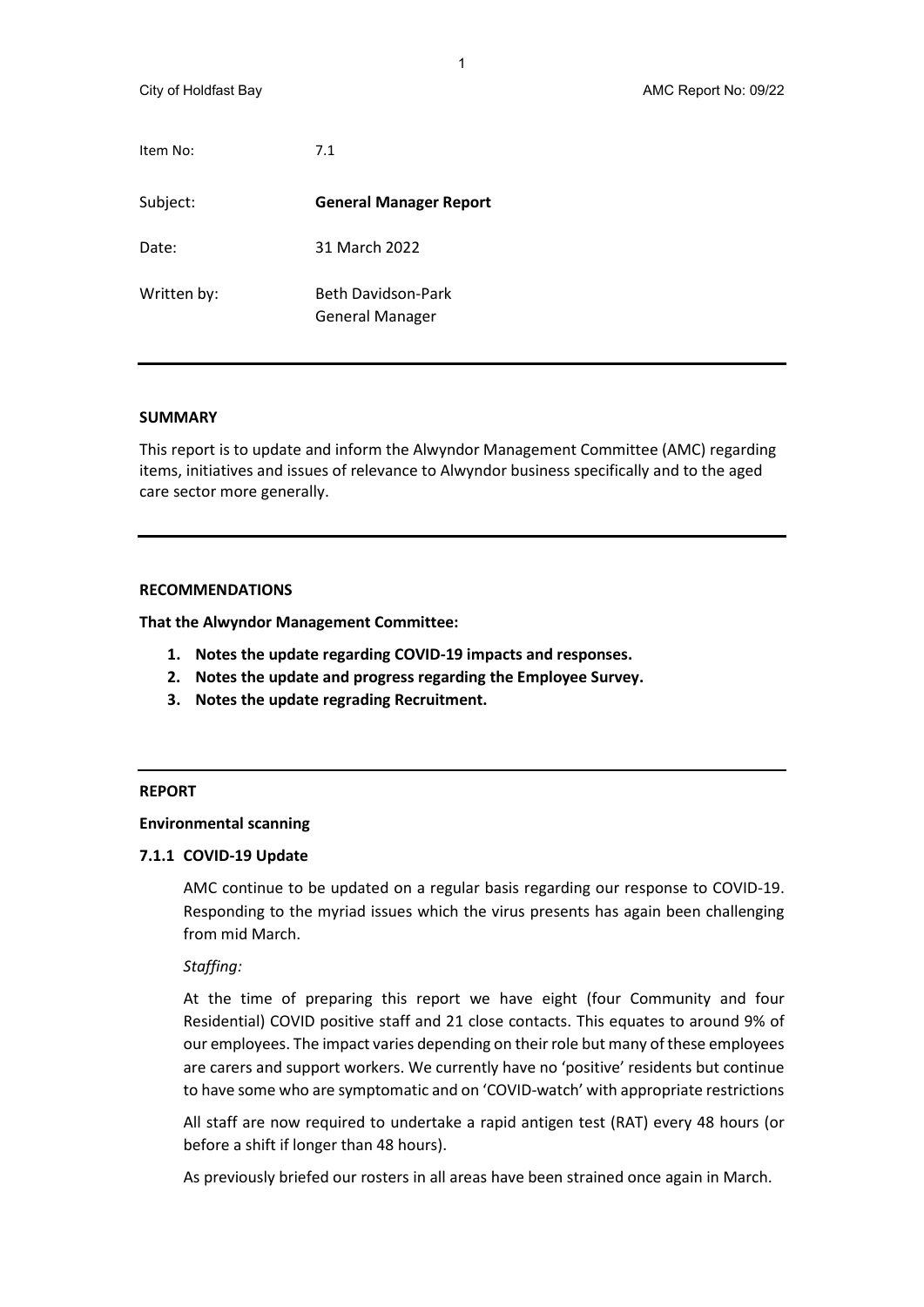*PPE*: our stocks remain healthy and many items are now being supplied free by the federal government.

# **Business administration**

### **7.1.2 Employee survey**

As a part of the February 2022 meeting an update on participation rates and trending was requested.

At the time of writing this report our participation rate is 41% or 144 respondents after nine days, the target for this period is 40%. Our participation rate for the last survey was 68% and this forms our target for the current survey.

We will have trend information for *engagement*, *truly great place to work*, *net promoter scores* (work and services) and *wellbeing*. We have added free text commentary into the wellbeing area which is a new option. We have committed to another survey in September 2002 with March and September 2023 also booked in. These will all be in the 'pulse' format and we will target specific areas as well as continuing trending wherever possible.

We will be able to provide a summary of responses from this survey at the April AMC meeting. A detailed presentation will be available at the May meeting.

#### **7.1.3 Recruitment**

Our recruitment focus is ongoing across all areas of the business, and it continues to be a tough, competitive environment.

We are employing all mechanisms noted in February and have also launched a program using Facebook with targeted demographic search terms for support workers which has been successful with good response rates, we will use the same approach for therapy assistants in the coming weeks.

We will provide a more detailed recruitment update in April ie vacancy demand and recruitment.